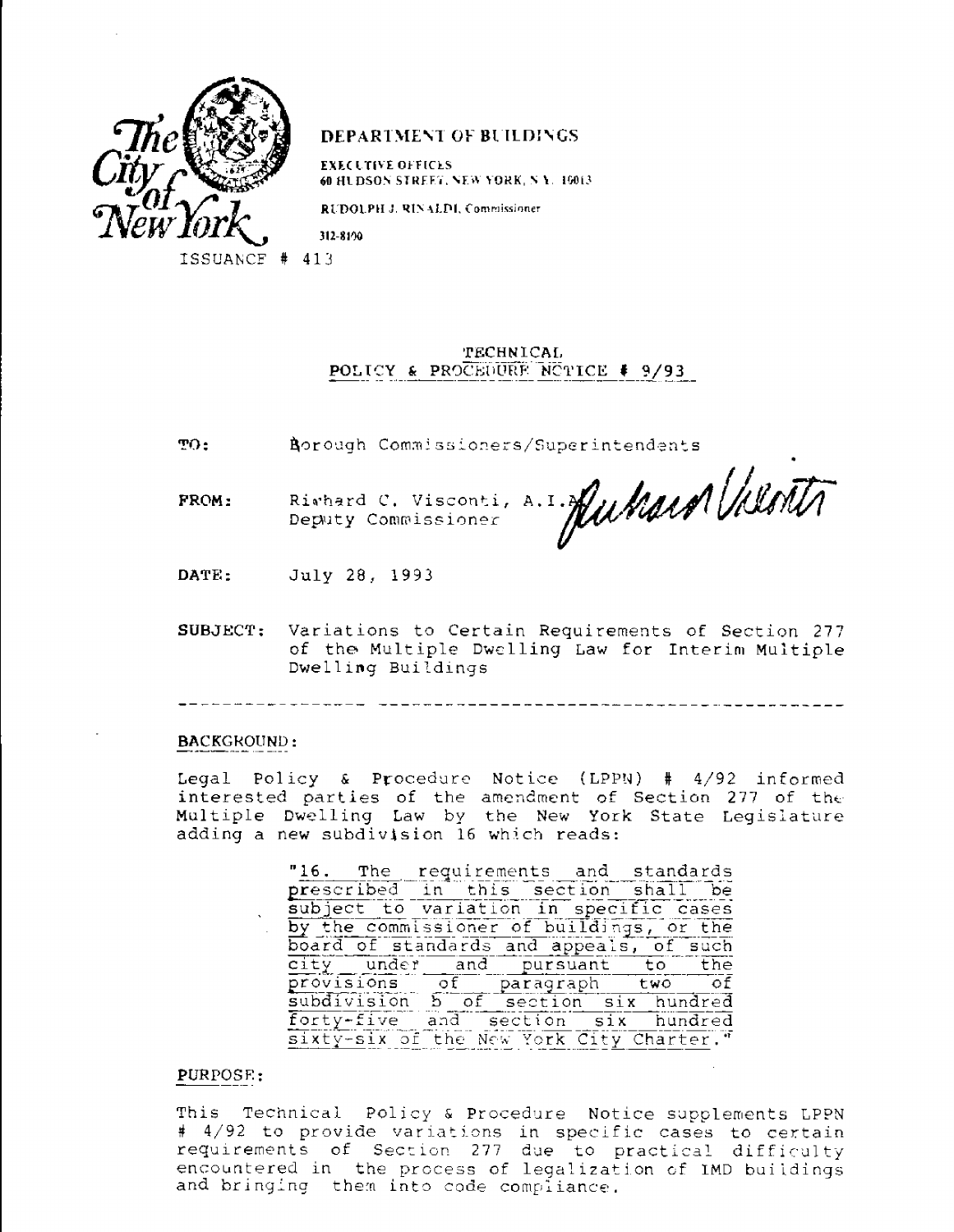EFFECTIVE DATE: Immediately

### SPECIFICS:

The following sections may be varied in light of subdivision 16 of Section 277.

- fl) Section 277.1 (b) Existing lot line windows with wood framing may be retained if provided with wired or tempered glass and a sprinkler head is installed from inside over each window.
- (2) Section 277.2 (b) Fully wet sprinklered non-fireproof buildings erected prior to 1938 of **a** height not exceeding 90 feet may be legalized provided a standpipe system is installed with 4" minimum standpipe riser in accordance with Article 3 of Sub-chapter 17 of the New York City Building Code. However, the building shall not exceed 7 stories.
- (3) Section 277.2 (b) Non-fireproof buildings with a depth exceeding 100 feet may be legalized provided that the building be fully wet sprinklered with all shut-off valves equipped with tamper switches which along with a water flow alarm can each activate alarm bells located<br>in the public halls on each floor and shall also in the public halls on each floor and shall transmit an alarm to the Fire Department via a central station. Also, all apartments shall be provided with hard wired smoke detectors.
- (4) Section 277.2 (b) For non-fireproof buildings, an alternate two hour rated assembly may be used in lieu of the required "Fire Division", subject to the Borough Commissioner/Superintendents approval on a case by case basis.
- (5) Section 277.4 This section shall be interpreted to require the sprinkler system in commercial or require the sprinkler system in commercial manufacturing use to be extended to and to include the entire public hallways and stairways used by both the residential and commercial or manufacturing occupancies of the building. (See Sample Figure).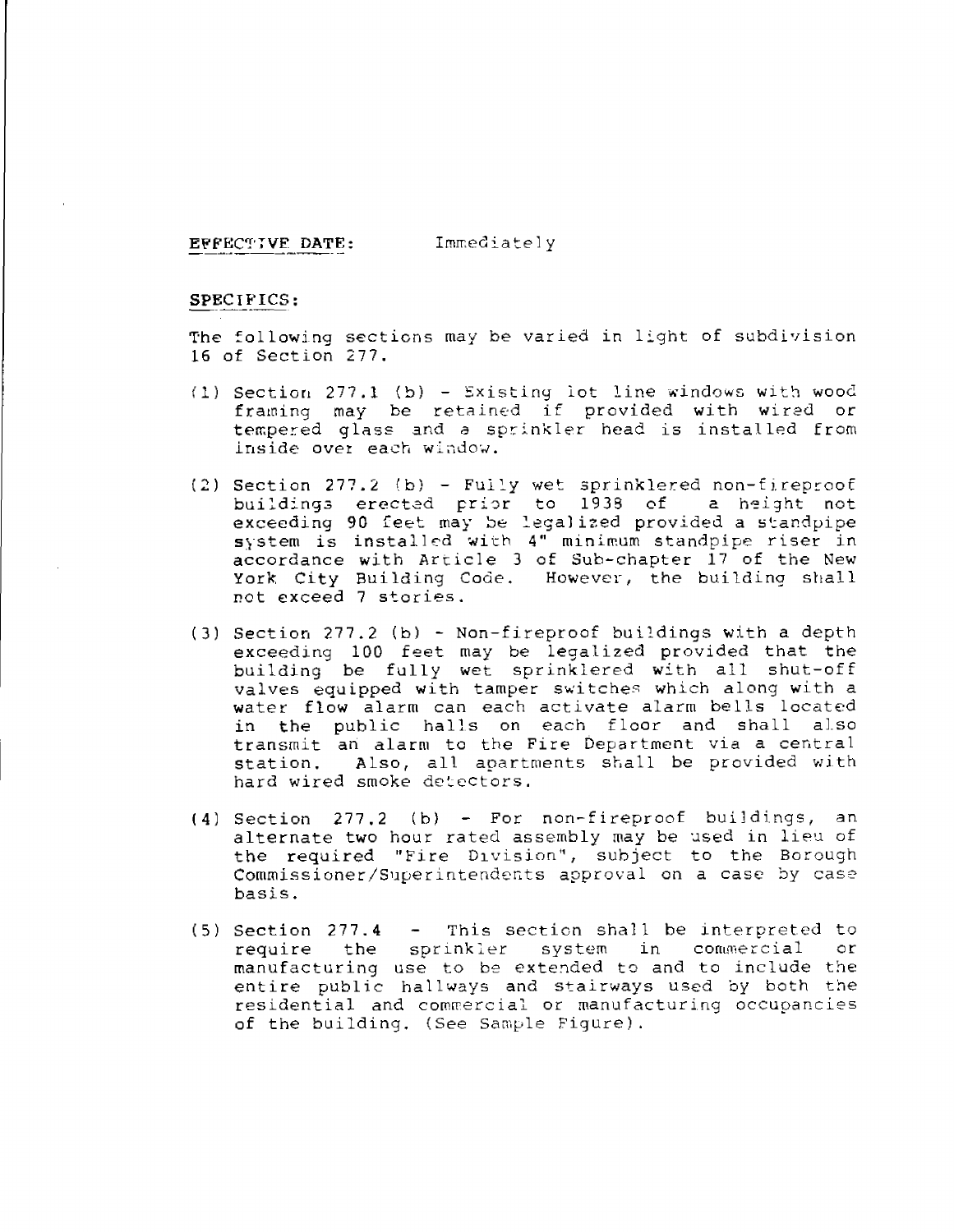| Spr. | Res.  | 5th floor |
|------|-------|-----------|
| Spr  | Res.  | 4th floor |
| Spr. | Res.  | 3rd floor |
| Spr. | Comm. | 2nd floor |
|      | Comm. | lst floor |

- (5) Section 277.7 (b) Required yards for IMD buildings subject to Section 15-026 of the New York City Zoning Resolution may be located on the adjoining  $lot(s)$ , provided that in no event shall the distance between required window(s) and the rear lot line be less than 5 feet.
- (7) Section 277.7 (b) (ii) Interior room opening into an immediately adjoining living room which opens directly on a lawful yard, court or street shall be deemed a living room, provided the area of the ventilating window(s) shall be at least 10% of the combined area of the two rooms, the height of the separating partition shall not exceed 40% of the clear ceiling height and in no event higher than the top of the operable portion of the ventilating window(s) and the clear width of the opening is a minimum of 8 feet.
- (8) Section 277.7 (d) In Joint Living Work Quarters (JLWQ) for Artists, storage mezzanine with a head room exceeding 5 feet but less than 7 feet accessible only by a removable ships ladder, rolling stair or disappearing stair shall be permitted, provided it is counted as floor area for the purpose of calculating the maximum permitted size of a mezzanine and a copy of the Artist's Certification is submitted.
- (9) Section 277.9 (a) (i) Where a second means of egress is required from each dwelling unit in a non-fireproof building, a crossover balcony may be constructed in accordance with Section 27-369 (g) of the New York City Building Code, in lieu of a fire escape.
- (10) Section 277.9 (h) Where a building is served by two or more required stairs, at least one stair shall be